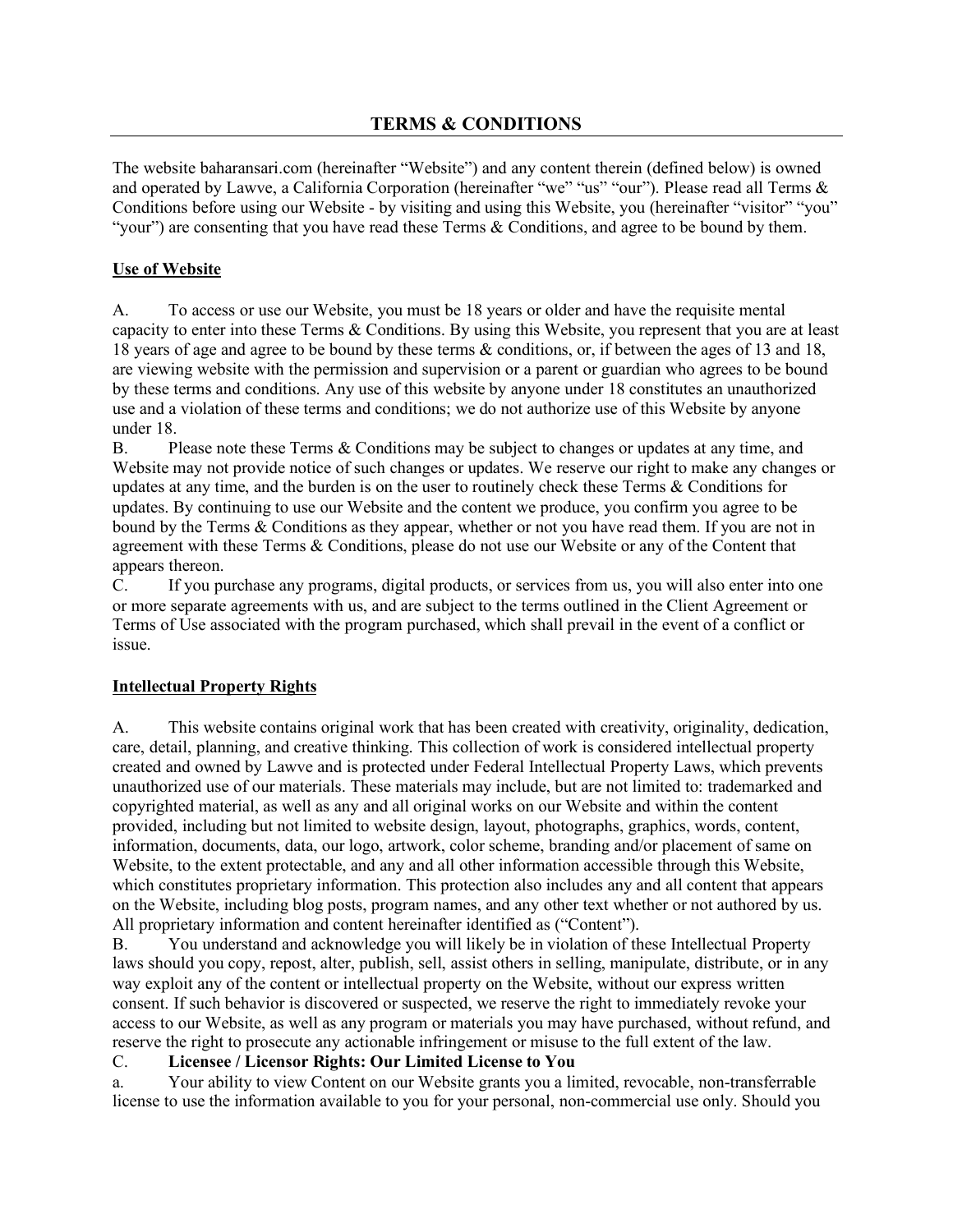decide to purchase a product, package, or service from our Website, you will also be granted a limited license to use the information contained therein, as outlined in the Terms of Use or Client Agreement associated with each product or service available for purchase.

b. **As a licensee, you understand and agree that you will not:** (i) Copy, edit, distribute, duplicate or steal any information on our Website, or any Content therein, including that which has been posted by a third party, whether or not you have purchased the information; (ii) use, post, distribute, copy, steal or otherwise use any portion of our Website, including content or products, without express, written permission provided by **Lawve** and understand that any such use may constitute infringement, which may give rise to a cause of action against you; (iii) hold any of our Content out to be your own, and understand that doing so constitutes stealing and is a violation of our intellectual property rights; (iv) share purchased materials, information, content with others who have not purchased them; (v) use any portion of our Website, including all Content, information, and purchased materials, in any commercial manner such that you make, may make, or intend to make a profit from it. You further acknowledge and understand that any such actions including but not limited to those outlined above will likely constitutes infringement and/or theft of our work, and a violation of these Terms and Conditions and United States Federal laws, and we reserve the right to prosecute this infringement to the full extent of the law. Any requests for written permission to use any content posted on our Website shall be made before you wish to use any such content, and may be made by sending an email with your written request to team@baharansari.com.

#### D. **Licensee / Licensor Rights: Your License to Us**

a. You may be able to post your original content to our Website, including but not limited to blog comments, testimonials, or photos. You may also have the opportunity to respond to generated emails with comments or feedback, comment on a social media live stream, webinar, or any other medium where content is distributed in a manner that allows for participation or feedback. By posting any sort of information, you represent you are the owner of anything you post, and are at least 15 years of age. If between the ages of 15 and 18, you confirm you are posting with permission and supervision of a parent or guardian who is over 18.

b. When you submit or post any such information, you also agree and understand that you are assigning and/or licensing us and anyone else authorized by us, the irrevocable, unlimited, royalty-free, perpetual, non-exclusive, unrestrictive, worldwide license to use, distribute, sell, copy, edit, exploit, or otherwise publicly disseminate any information or content you post, in whole or in part, with or without identifying you as the author of the original post or comment. If we so choose to identify you, you also grant us the right to identify you as the author of any comments, posts, or the like by name, email address, screen name, or any other reasonable manner of identification.

c. You agree you are wholly assigning any intellectual property ownership rights to us by your action and decision to post on our Website, or otherwise provide us with content, with access to our Website constituting good and valuable consideration in exchange for these intellectual property rights. You understand that should any of your comments or posts be used, in whole or in part, you are not entitled to any payment and will not request any form of payment or favorable treatment in return.

d. **Testimonials:** Our Website may feature testimonials from clients, in order to provide readers with comments, feedback, and information from others' experiences with our services, website and products. While all information, photos, and quotes used are from actual clients, sharing their real, honest opinions of our website and services, these testimonials are not to be considered as a guarantee that current or future clients will experience the same results, or a guarantee that all clients will have the same experience. You understand and agree that by reading a featured testimonial on our Website, you do not expect the same results, and understand this information is not a guarantee. You also understand and agree that the individuals featured may have different medical history and health status, and what worked for them may not work for you; you agree to use common sense, and consult your personal medical provider before beginning any program we offer, and/or before implementing any information found on Website.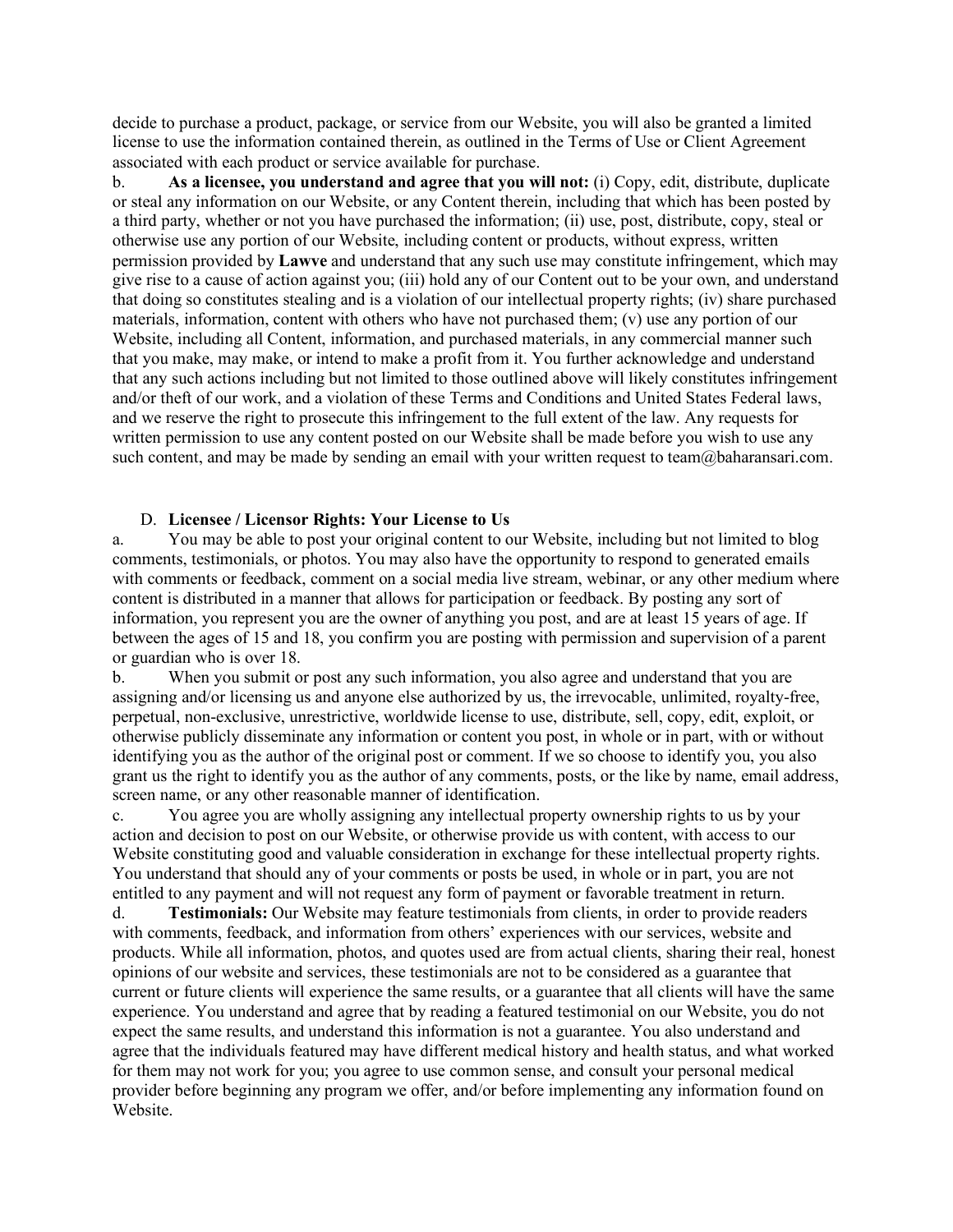## **Your Conduct**

A. Should you choose to post anything on our Website, social media pages, webinars, or otherwise, you are hereby agreeing and acknowledging you will not post anything that could harm us or another user, or include anything defamatory, harmful, hurtful, or otherwise upsetting. You understand that if you make the decision to post content that constitutes cyber bulling, your comments will be removed immediately, and we reserve our right to take action against you to the full extent of applicable laws. B. You may use our Website for lawful purposes only, and agree you will not post, comment, or

otherwise transmit any content which infringes the rights of another, and agree to hold us harmless should you do so. You also agree and understand you are not to post any content which would constitute a criminal offense, use the Website or content for fraudulent or unlawful purposes, create civil liability, is repugnant, constitutes a violation of another's intellectual property rights, is vulgar or obscene in any way, or is otherwise objectionable. You agree that we are the sole decider in whether content you post is objectionable, and have the unilateral right to remove any content you post, without explanation or ramifications. You also understand that we may be obligated to take further legal action, based upon information you post, and reserve our right to do so. Should a third party choose to take legal action against you, as a result of something you posted on our Website, you agree to hold us harmless and fully indemnify us of any legal ramifications or actions.

#### **Use of Free Materials or Content**

A. At times you may be offered a free download or printable, as a gift or opt-in offer, in exchange for your name and email address. Should you choose to download or print this material, you understand this is to be used for your personal, non-commercial use only, and is not to be copied, edited, distributed, or otherwise shared in any way other than in its original form. Should you choose to share the material, you agree and understand that you will provide Lawve credit, will not hold the material to be your own, or otherwise attempt to make any sort of gain (financial or otherwise), from our materials.

B. Should this material contain any legal information, you understand and agree it is not legal advice, nor is Bahar Ansari acting in her capacity as a lawyer or acting as *your* lawyer by providing this legal information. Any legal information that may be provided or offered is intended as general information that may or may not be applicable to you or your business. You confirm you will consult with an attorney in your state if you have any legal questions or are in need of legal advice.

#### **Disclaimer**

A. The purpose of this Website is solely to provide educational information to those wishing to view it. Any Content on this Website, or Content you receive because of your decision to opt-in to our email list has been created solely for educational and informational purposes. We cannot and do not guarantee any type of specific results, outcomes, changes, or gains through use of our Website, programs, or packages contained therein, whether legal, financial, medical, or otherwise, nor are we making any guarantees regarding the success of your business, any coaching program, or any results stemming therefrom. You understand and agree to this and acknowledge that your use of any information contained herein is purely voluntary.

B. You also understand and acknowledge that we are not doctors, therapists, accountants, nurses, counselors or any other medical professional, nor do we claim to be. Nothing contained on this Website or within any product or service found herein is intended to take the place of a consultation with any such professional. While Bahar Ansari is a California licensed attorney, nothing herein constitutes legal advice, nor is she acting in her capacity as a lawyer by providing the content contained on Website.

C. You understand and agree that our Website and the Content and Products produced are not to be relied upon in any way as medical, legal, financial, or business advice. Nothing on this Website, in our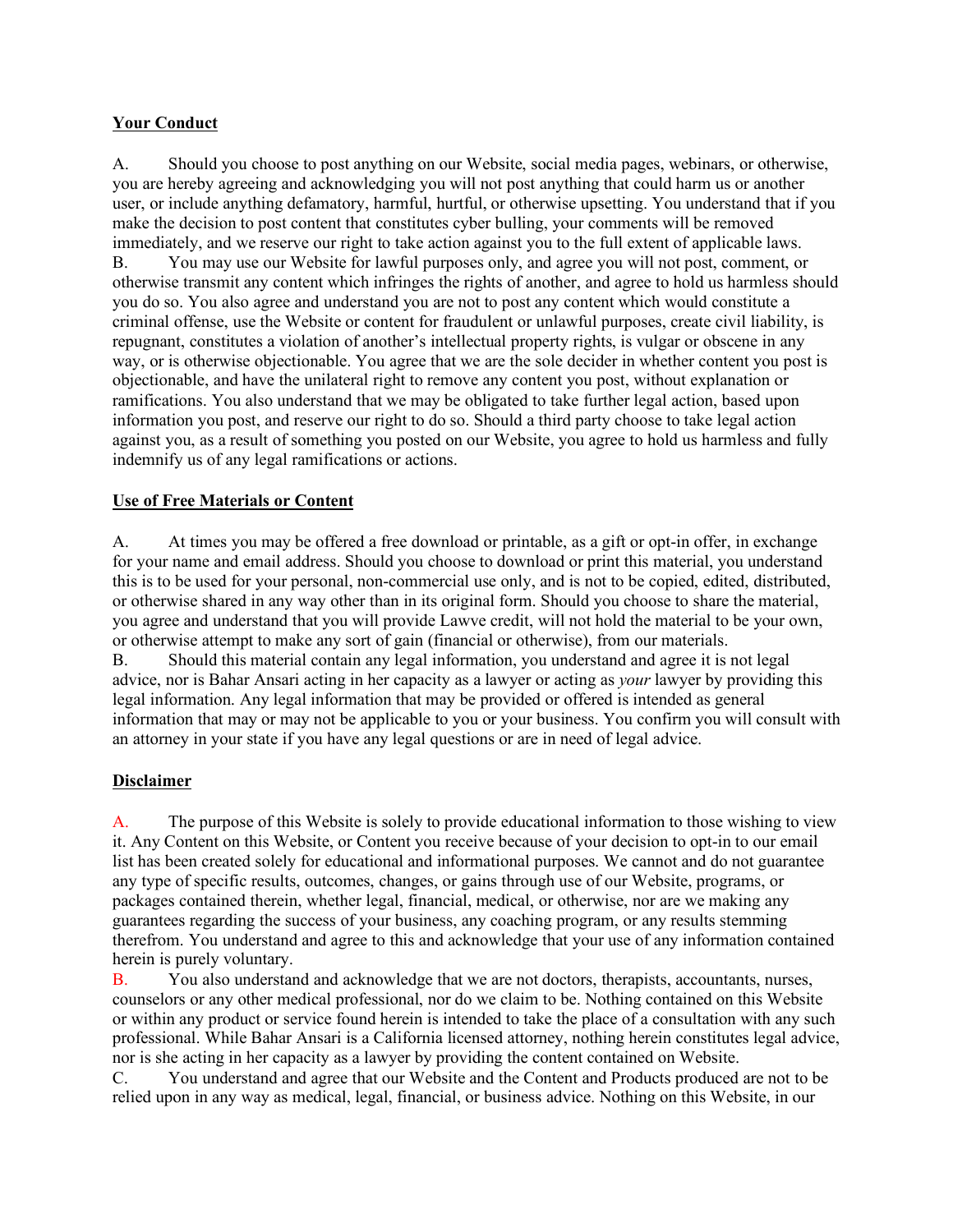products, nor anything distributed via email is intended to take the place of professional advice received via a consultation with a doctor, nurse, lawyer, accountant, therapist, financial advisor, business consultant, or other expert regarding the details of your specific business or life. You are encouraged to consult with your own professionals for any questions you may have regarding your particular business or situation regarding legal, business, medical, or financial questions, or any similar professional that may address your own individual situation.

D. Your decision to visit our Website, use information contained herein, and purchase products we offer is purely voluntary, and you understand we are not responsible or liable for any harm or damage to you or your business resulting from direct or indirect use of materials or content contained on our Website. You agree to hold Lawve harmless from any damages directly or indirectly resulting from your use of Content or products/services on our Website or distributed through email, and agree you will not make any claims against us or the company herein.

## **Technology Disclaimer**

A. By using our Website, you understand and agree that Lawve makes no guarantees or warranties regarding the condition of Website, including functionality, existence of viruses or other components that may harm users' computers, uninterrupted use, constant access and availability, and the like.

B. We will make every effort to make our Website available to you at all times; however, from time to time the Website may be down for maintenance, repairs, as a result of "crashing" or overuse, or any other reason, known or unknown to you, and you agree and understand that this may occur without explanation. Should this occur, you understand, agree, and acknowledge we are not liable for any damages, losses, interruption in your business, or other inconvenience sustained by you as a direct or indirect result of the unavailability of our Website. We do not owe you an explanation, refund, or any reimbursement, nor do we have any obligation to you to continue running our Website, and you agree to simply check our Website at a later date to confirm when it has been relaunched.

C. We may also make the unilateral decision to change or discontinue all or part of our Website, its Content, or any portion thereof without notice before or after, and such Content may thereafter be unavailable. The Website and any and all content and products made available are offered on an "as is" basis, with no additional attachment or warranties therein. You understand and agree we are not obligated to you to continue running all or part of our Website or any content therein, or any particular products being offered for sale, nor shall we be liable for any harm to your business or personal self as a direct or indirect result of a decision to alter, remove, or change Content without notice.

## **Information You Provide**

A. In order to gain access to our email list, you may be required to provide information about yourself, including your name, email address, and other personal information. In order to purchase products or services, you will also be required to submit payment information and a billing address, and may be asked to create a username and password to gain access to your purchased materials. Please note you are responsible for keeping track of your username and password, and understand that you bear the consequences should you choose to share this confidential information with anyone.

B. You acknowledge and understand that any information provided to us is done so on a purely voluntary basis. By choosing to provide us with this information, you agree and represent that any information provided to us through the Website or a third-party payment processor will be accurate and current, and belong to you. You understand you may not hold yourself out as someone else or use anyone else's information, and agree to bear the consequences should you use anyone else's information as your own.

C. You also agree that you are to remain financially responsible for any purchases made through our Website by you, or by another person acting on your behalf, regardless of the information provided at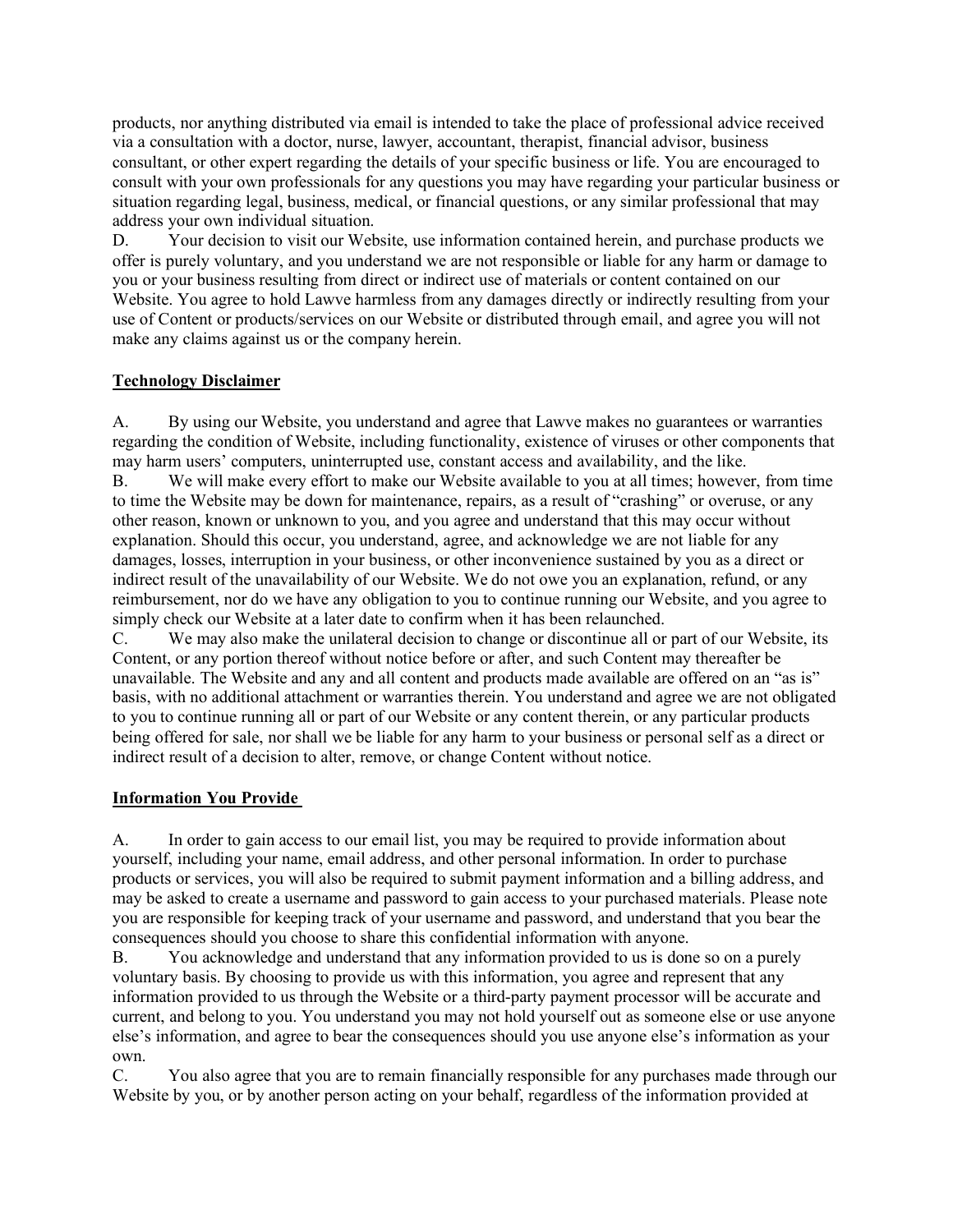checkout. Should information become available at a later date confirming you performed unauthorized use of a credit card or other payment information belonging to someone other than yourself, you understand and agree that you alone remain financially responsible for purchases made through our Website.

# **Online Purchases**

A. You understand that should you elect to make a payment through our website, information obtained during your purchase, including name, address, credit card information, method of payment, billing information, and other personally identifiable information may be collected by us, as well as our payment processing company.

B. You also understand and agree that any information provided by you is true and accurate, to be relied upon by us and our team in processing payment and delivering our products to you. Should your payment fail to process, we reserve the right to withhold the purchased product from you unless and until payment is properly rendered.

C. **Limitations of Liability:** We will take reasonable precautions and measures to keep this information private. While we will attempt to monitor and resist any third party hacking or third party ability to gain access to confidential information held by us, you agree and understand we are not liable for any unauthorized access to or use of your information or property, regardless of negligence, failures, tort, breach of implied or express contract, or any other causes of action or legal theories of liability, even if such theories could have been foreseeable or preventable, or if we were made aware of such a possibility. Our limitations of liability extend to the fullest possible extent permitted by law, and in no event shall total liability exceed \$500 to any one person or collective plaintiffs.

D. You also acknowledge and agree that we have no responsibility or liability for policies of third party payment processing companies we select and use to facilitate purchases through our Website. When you make a purchase on our Website, please note you may also be subject to the terms and conditions, policies, and/or guidelines of the payment processing company, in addition to ours. For more information, we encourage you to visit the website of the payment processing company, and read their policies and terms and conditions as well. You agree to release us as well as the payment processing company we choose from any damages you incur as a result of this process, and agree not to file or assert any claims against us or the payment processing company arising from your purchase of a product through our Website.

# **Indemnification**

A. You agree at all times to defend, fully indemnify and hold Lawve and any affiliates, agents, team members or other party associated with us from any causes of action, damages, losses, costs, expenses incurred as a result of your use of our Website or any products or services contained therein, as well as any third party claims of any kind (including attorney's fees) arising from your actions in relation to our Website or any breach by you of any such conditions outlined herein. Should we be required to defend ourselves in any action directly or indirectly involving you, or an action where we decide your participation or assistance would benefit our defense, you agree to participate and provide any evidence, documents, testimony, or other information deemed useful by us, free of charge.

B. We will attempt to monitor any comments and posts made by third parties and users as often as possible. Should you, as a user of our Website, see anything objectionable or offensive posted by a third party, you agree to (1) notify us of the material, and (2) agree not to take any action against us based upon the content posted by the third party. You understand we cannot be responsible for material posted by a user without our control, and agree to release us of any and all claims arising therefrom.

C. Should you choose to utilize information offered on our website, whether free or for purchase, you understand that we are not liable to any party, for any damages – whether direct, indirect,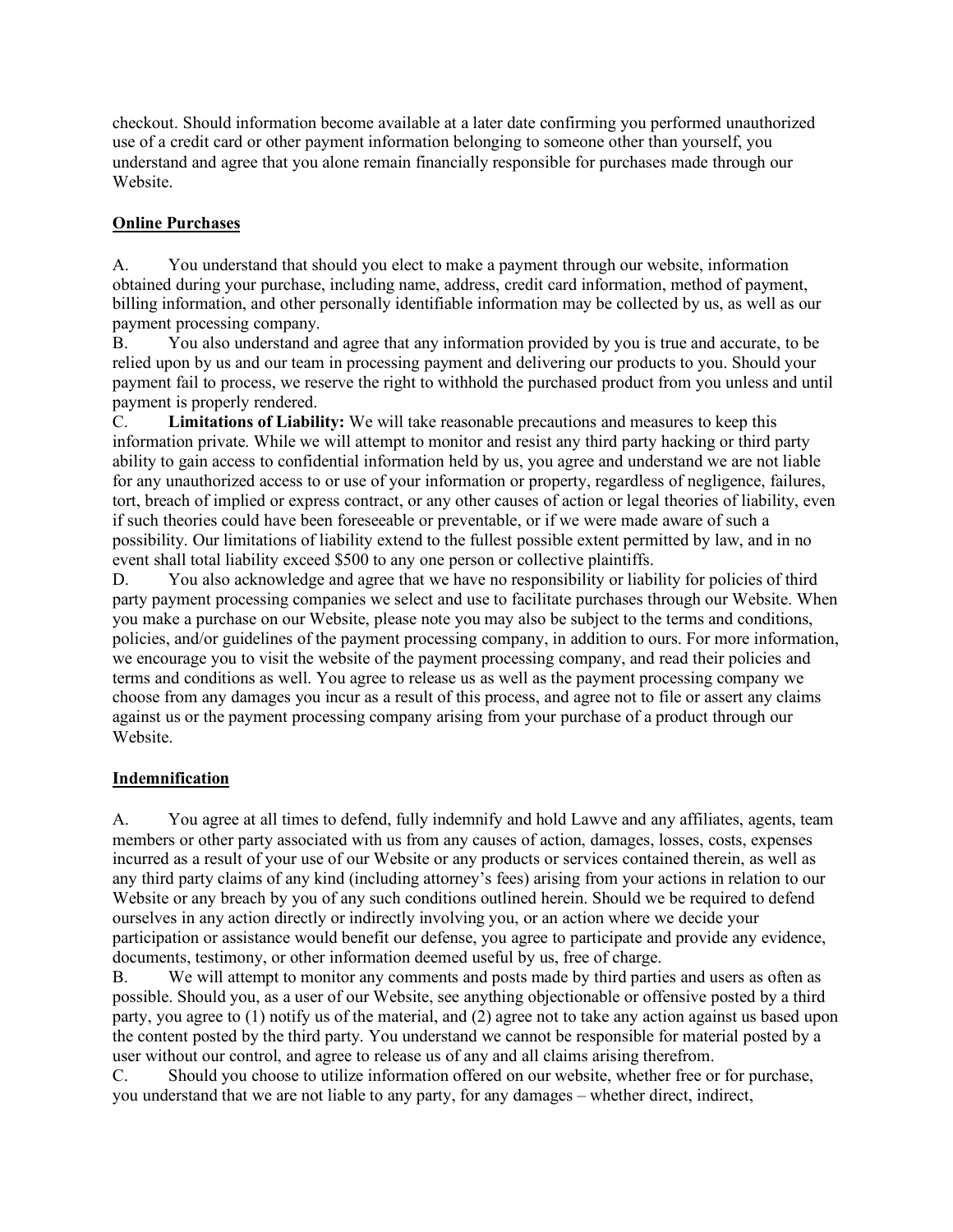consequential, foreseeable, incidental or otherwise – stemming or perceived to stem from use of or reliance upon any information contained or found on our Website, or from products or services purchased therefrom. You also understand and agree that we are not liable for any damages incurring as a result of your reliance or use of information on our Website written by a third party, whether endorsed or not by us, and you agree to release us from any and all claims stemming from, or perceived to stem from, reliance on information contained on our Website.

#### **Limitation of Liability**

**A. You understand and agree that the information offered via Website is general information that may not be suitable for all persons, businesses, locations, countries, or persons in specific situations. You understand that your decision to use any information or purchase any products or services offered on our Website is purely voluntary. Should you choose to purchase products or services via our Website, you understand and agree that we may not know your personal and specific situation in full, and have no way of knowing of a program's specific applicability to your life or business. You agree and understand you will hold us harmless from any direct or indirect, perceived or actual damages or harm to your person or business as a result of choosing to utilize information found on or purchased from our Website. We are not responsible for any result stemming from your decision to use information provided by us, nor are we responsible for your mental or physical health, income, finances, earnings, business, clientele, client base, or any other result, and you agree we are not liable for any such damages or losses incurring therefrom.**

B. You understand and agree that Lawve is not to be held liable for any type of direct or indirect damages arising out of your use of our Website, any information contained herein, any injuries sustained or medical ailments that arose as a direct or indirect cause of implementing information found on Website, or any products or services purchased therefrom, including but not limited to general, specific, incidental, consequential, punitive, or special damages. You also agree that we are not liable or responsible in any way for any loss incurred by you or your business, including revenues, clients, business, goodwill, income, anticipated income, predicted income, sales numbers, loss of a sale, data, nor any computer failure, computer virus obtained by use of our Website, technical glitch or failure, defect or delay, or any other similar issue. You agree that your decision to use our Website is wholly at your own risk and voluntarily chosen by you, and any ramifications resulting therefrom are yours alone. C. You also understand and agree that we make no warranties, express or implied, and hereby renounce any such warranties, guarantees, or representations with respect to any portion of our Website,

the content herein, content distributed through email lists, social media, via webinars, or that which is made available through purchase via our membership site. By use of the Website, you agree and understand that use of content and information found herein is to be used at your own risk, with no guarantees, representations, or warranties regarding fitness for particular purpose, accuracy, or otherwise.

## **Release of Claims**

A. You also agree that under no circumstances will we be liable to any party for any type of damages resulting or claiming to result from any use of or reliance on our Website or any information or Content found therein, and you hereby release us from any and all claims whether known now or discovered in the future.

## **Termination**

A. You agree and understand we have the right to refuse or immediately terminate your access to our Website at any time, for any reason, with or without notice. Should this occur, we do not owe you an explanation, nor is this decision subject to any appeals or legal action. If you made any purchases and we